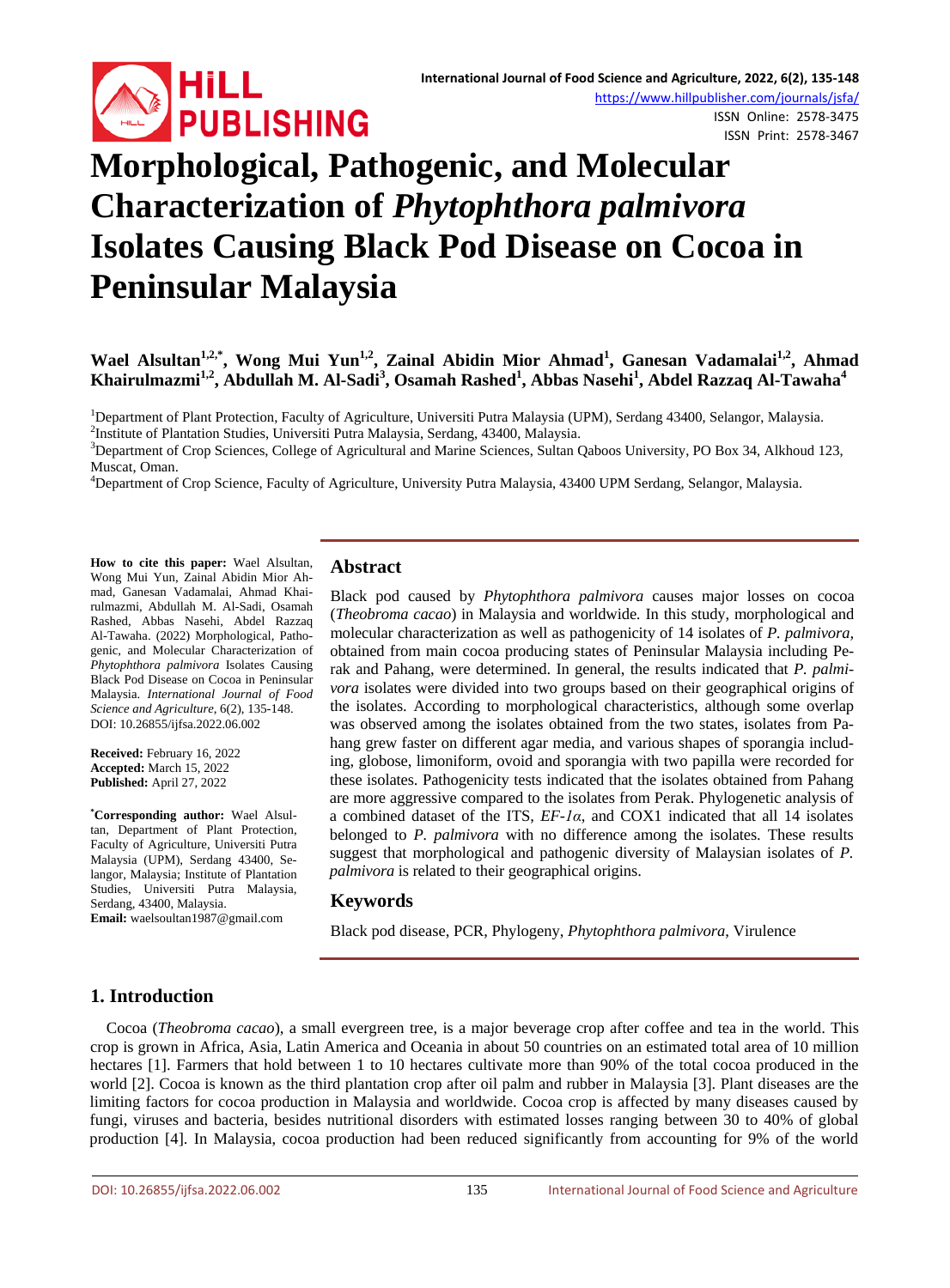production in the years 1990-1991 to only below 2% of the world production until the year 2000 [5]. Four *Phytophthora* species have been reported to associate with black pod rot, namely *P. megakarya, P. capsici, P. citrophthora* and *P. palmivora. Phytophthora megakarya* was found only in west Africa while *P. palmivora* seems to be the principal pathogen in Asia such as Malaysia and Indonesia [5]. *Phytophthora citrophthora* and *P. capsici* are the main causal agents of pod rot in the Americas [6].

Morphological characteristics are the basis for the identification of plant pathogenic fungi. Cultural and morphological characteristics have been used for the identification of *Phytophthora* spp. associated with cocoa [7]. Traditionally *Phytophthora* species have been distinguished by morphological characteristics such as shape of zoosporangia and the presence of oospores. Erwin and Ribeiro (1996) provided morphological descriptions and pathological aspects of many *Phytophthora* spp. Describing *Phytophthora* spp. based on morphology has taken into account the structure of the sporangium and sporangiophore, presence of chlamydospores; caducity and antheridial attachment, and the type of sexual reproduction (i.e. homothallic or heterothallic). As opposite to homothallic species, heterothallic species generally require two mating types. *Phytophthora* spp. also produces asexual structures, including zoosporangia, zoospores, cysts and chlamydospores [6].

PCR-detection technique has several distinguishing features as compared with the conventional diagnostic methods for oomycetes pathogens. This technique has more sensitivity and versatility [8]. Sequences of the internal transcribed spacer (ITS) rDNA region have been widely employed to identify *Phytophthora* species [9, 10] and elucidate their taxonomic relationships [11, 12]. In addition, the ITS rDNA region has proven particularly useful for fungal taxa separation at the species level [9, 13]. However, a previous study indicated that the combination of nDNA genes and mtDNA genes are powerful and reliable for identification of *Phytophthora* at species level [14]. To our knowledge, no study has been done to examine the effect of the three combined regions including ITS, *EF-1α*, and COX1 in *Phytophthora* identification. So far, little information is only available on morphology of *P. palmivora* isolates causing pod rot on cocoa plants in Peninsular Malaysia. Therefore, the main objective of this study was to examine the morphological and molecular characteristics as well as pathogenicity of *P. palmivora* isolates obtained from the two main cocoa plantation states in Peninsular Malaysia. This information will be useful for proper identification of the pathogen as well as the establishment of future management programs.

## **2. Materials and methods**

### **2.1 Isolation**

Collection sites in Perak and Pahang states were chosen based on the recommendations by Malaysian Cocoa Board (MCB). Cocoa pods showing typical symptoms of brownish lesions were randomly collected from abandoned cocoa farms at Teluk Intan, Hilir Perak and Perak Tengah (Perak state) and Raub, Triang, and Damak Jerantut (Pahang state) in 2013 (Figure 1). Pods were then taken to the laboratory at the department of plant protection, Universiti Putra Malaysia for isolation. For this purpose, cocoa pods were surface sterilized with 70% ethanol for one minute and rinsed several times in sterile distilled water. A  $0.5 \text{ cm}^2$  section was cut from each end of the sterilized pieces and transferred onto corn meal agar (CMA). Subsequently, subcultures derived from pure colonies were maintained on CMA slants at  $25 \pm$ 2°C and used in further experiments. To store cultures of *Phytophthora*, 8-10 small blocks from an actively growing plate cultures were cut and placed in small screw capped glass bottles containing autoclaved CMA. The *Phytophthora* cultures were revitalized once a year.



**Figure 1. Sites sampled for cocoa black pod disease in Perak and Pahang states.**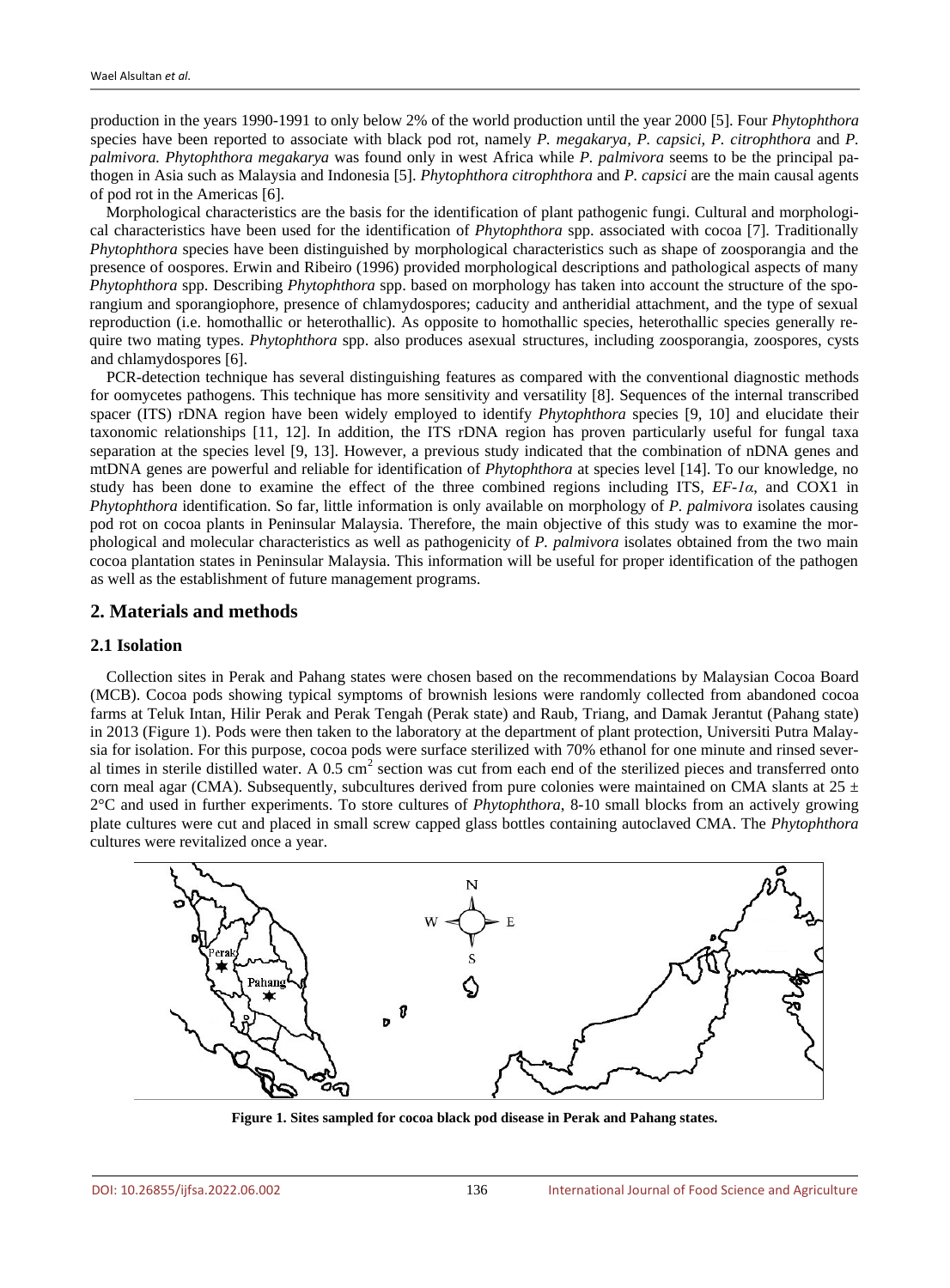## **2.2 Molecular characterization**

## **2.2.1 DNA extraction**

All isolates were grown in 50 ml of 10% CV8 broth medium in the dark at  $25 \pm 2^{\circ}$ C for five days. After that, mycelial mats were harvested by filtration through a double layer of sterile muslin and washed with sterile distilled water twice. All mycelia were grounded in liquid nitrogen using pestle and mortar. Genomic DNA was extracted from 300 mg of grounded mycelia using the modified Hexadecy1trimethylammonium bromide (CTAB) method described by [15].

## **2.2.2 PCR amplification and sequencing**

PCR amplification of the ITS-rDNA region was performed using the primers ITS1 (5′-TCCGTAGGTGAACCTG CGG 3′) and ITS4 (5′ TCCTCCGCTTATTGATATGC 3) as described by [16]. COX 1 gene was amplified using the primers COXF4N (5′-GTATTTCTTCTTTATTAGGTGC 3′) and COXR4N (5′ CGTGAACTAATGTTACATATAC-3′) as described by [17]. *EF-1α* gene was amplified using the primers ELONGF1 (5′ TCACGATCGACATTGCCCTG 3′) and ELONGR1 (5′ ACGGCTCGAGGATGACCATG-3′) as described by [18]. All primers were purchased from 1st BASE, Malaysia (supplier of IDT, USA oligos). Amplification reactions were prepared in a total volume of 25 µl containing 12.5 µl master mixture (1st BASE*,* Serdang, Malaysia), 1.5 µl each of forward and reverse primers (10 µM), 2 µl of template DNA, and PCR reaction mix was adjusted to a final volume of 25 μl with nuclease-free water. Thermal cycling consisted of initial denaturation for 4 min at 95°C, followed by 29 cycles of denaturation at 95°C for 40 sec, annealing temperatures were 58.8 °C for ITS-rDNA, 57.3 °C for *EF-1α* and 51.7 °C for COX1, an extension at 72°C for 1 min; and final extension of 72°C for 10 min (Table 1).

| Table 1. Biometra Thermocycler for ITS rDNA, tef-1 a and cox1 regions |                      |                                |                                        |                        |                  |  |  |
|-----------------------------------------------------------------------|----------------------|--------------------------------|----------------------------------------|------------------------|------------------|--|--|
| PCR amplification program for ITS rDNA                                |                      |                                |                                        |                        |                  |  |  |
| Initial denaturation                                                  | Denaturation         | Annealing                      | Extension                              | Final extension        | Hold (optional)  |  |  |
| 94 °C 1 min 40 cycle<br>94 $\degree$ C 2 min 1 cycle                  |                      | 58.8 °C 40 sec                 | $72 °C1$ min<br>$72 °C$ 10 min 1 cycle |                        | $\infty$ at 4 °C |  |  |
| PCR amplification program for $tef-1$ $\alpha$                        |                      |                                |                                        |                        |                  |  |  |
| Initial denaturation                                                  | Denaturation         | Annealing                      | Extension                              | Final extension        | Hold (optional)  |  |  |
| 94 °C 1 min 40 cycle<br>94 $\degree$ C 2 min 1 cycle                  |                      | 57.3 °C 40 sec<br>$72 °C1$ min |                                        | $72 °C$ 10 min 1 cycle | $\infty$ at 4 °C |  |  |
| PCR amplification program for cox1                                    |                      |                                |                                        |                        |                  |  |  |
| Initial denaturation                                                  | Denaturation         | Annealing                      | Extension                              | Final extension        | Hold (optional)  |  |  |
| 94 $\degree$ C 2 min 1 cycle                                          | 94 °C 1 min 40 cycle | 51.7 °C 40 sec                 | $72 °C1$ min                           | $72 °C$ 10 min 1 cycle | $\infty$ at 4 °C |  |  |

PCR products of the ITS, *EF-1α* and COX1 gene regions were purified and sequenced with the same forward and reverse primers using commercial sequencing service provider (1st Base laboratories Sdn Bhd). Sequencing results of each isolate were manually edited using BioEdit Sequence Alignment Editor Software. The consensus sequence from the assembled contigs for each individual isolate was subjected to NCBI BLAST search (http://www.ncbi.lm.nih.gov/ BLAST) in the GenBank database prior to phylogenetic analyses. Clustal W (version 1.8) was used to perform multiple sequence alignment. DNA sequencing data were submitted to GenBank to obtain accession numbers.

#### **2.2.3 Phylogenetic analysis**

Phylogenetic analysis was conducted using combined dataset of the ITS-rDNA, COX1 and *EF-1α* gene regions. Maximum likelihood method was applied in Mega 7 with the substitution model of Tamura 3-parameter [19]. Branch support of the trees was assessed through bootstrapping with 1000 replications. All position containing gaps or missing data were treated as missing data. *Phytophthora* species sequences were chosen from the NCBI GenBank database. Nucleotide sequence of *Pythium* sp. (CHE-287) was treated as an outgroup for elongation factor and COX1 loci, while no sequence was available for the ITS DNA region for (CHE-287).

## **2.3 Morphological characterization**

Morphological characteristics including sporangiophore morphology, papillation, hyphal swellings, the breeding system, caducity, sporangium shape, presence of chlamydospores and antheridial attachment have been used to characterize the *Phytophthora* isolates [20].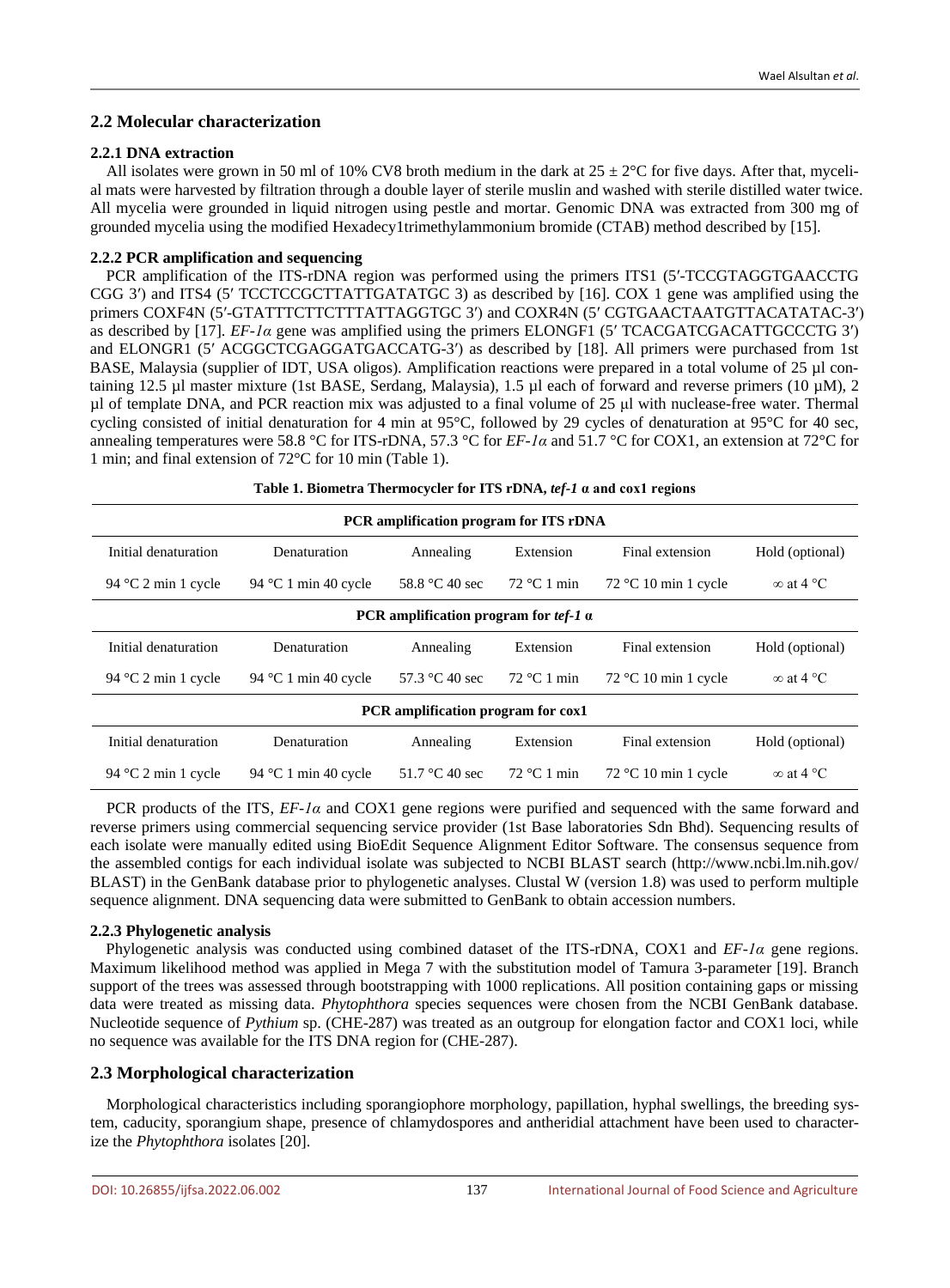## **2.3.1 Colony morphology and growth rates on culture media**

Colony morphology of all *Phytophthora* isolates were assessed by culturing 5-mm<sup>3</sup> of mycelial discs on four different types of media including Corn Meal Agar (CMA), Carrot Agar (CA), Vegetable Juice Agar (VJA) and Potato Dextrose Agar (PDA). Plates were incubated for seven days in the dark at room temperature (28  $\pm$  2°C). Colony characteristics were recorded after seven days. Growth rate diameter measurements were taken daily for seven days on different agar media by recording two diameter measurements at right angles on each colony. The experiment was carried out with four replications and repeated twice.

#### **2.3.2 Sporangial and chlamydospore morphology and measurements**

All *Phytophthora* isolates were cultured on VJA medium in the dark for 14 days at  $25 \pm 2^{\circ}$ C. The volume of 20 ml of sterile distilled water were added on the culture plates prior to harvesting zoosporangia and chlamydospore using a bent glass rod in order to dislodge them. A drop of suspension was then mounted on a clean glass slide in half-strength lactophenol blue/safranin O dye to facilitate observation of morphology and their measurements under light microscope. A minimum of 25 sporangia, pedicel length, exit pore and chlamydospore for each isolate were measured with the aid of an ocular micrometer.

#### **2.3.3 Sexual compatibility and oospore production**

*Phytophthora palmivora* mating type A1 22G8 (ATCC® MYA-4039™) (*Citrus* sp., Florida, USA) and A2 22G9 (ATCC® MYA-4038™) (*Theobroma cocoa*, Costa Rica) were obtained from the American Type Culture Collection (ATCC). They were paired separately with all *Phytophthora* isolates obtained from cocoa by placing an agar disk of an unknown isolate, 2-3 cm apart from a tester isolate on clarified V8 (CV8) agar. Then, the cultures were incubated at 20°C in dark and observed weekly for three weeks. Different isolates were also paired among themselves. All compatibility testing was made in four replications and after two weeks, plates were examined for oospore production. A minimum of 25 oospore for each isolate were measured with the aid of an ocular micrometer.

#### **2.3.4 Zoospores production**

Zoospore's production was induced based on the methods described by [20] by transferring and floating four mycelial discs  $(5 \text{ mm}^3)$  grown on CMA, V8 (CV8) and CA agar cultured for three days on sterile distilled water and incubated at  $25 \pm 2^{\circ}$ C in fluorescent light for three days. The plates were subsequently chilled for 15 min at 5<sup>o</sup>C, and then transferred into falcon Eppendorf tube 50 ml and vortexed for one min. Release of zoospores was regularly examined by checking under the light microscope. The experiment was repeated twice.

#### **2.3.5 Pathogenicity test**

For pathogenicity, healthy green cocoa pods of the cultivar KKM22, known as a good quality of cocoa bean in Malaysia, were harvested from a cocoa plantation in Perak. All *Phytophthora* isolates with four replicates (pods) were for the test. Control pods (four replicates) were inoculated with distilled water. Each pod was cleaned in running tap water and surface-disinfected for 1 min in 75% ethanol. Inoculation was conducted under a laminar flow chamber where a 12 mm<sup>3</sup> plug of 5 days old culture of *Phytophthora* isolates on CMA was placed over the intact skin at the center of each cocoa pod by making a 1 cm<sup>2</sup>-deep wound on the pod skin to put the mycelial disc using a cork borer. The pods were incubated at  $25 \pm 2^{\circ}$ C in the dark and kept in plastic trays lined by moist paper. The trays containing the inoculated pods were covered with black polythene to maintain the moisture. Measurements of lesions were recorded at three and five days after inoculation. The size of lesions on each cocoa pod was scaled with the aid of a sheet of one-millimeter-scaled tracing graphic paper and to assess the internal growth of lesions into the pods, slices were cut out and the brown lesions measured with a hand-held caliper.

#### **2.3.6 Statistical Analysis of Data**

Statistical analysis of data was carried out by the standard analysis of variance (ANOVA) test procedure using the SAS software (9.2).

## **3. Results**

## **3.1 Isolation**

A total of 33 infected pods were randomly collected from the abandoned cocoa plantations holding at Perak and Pahang states in Peninsular Malaysia (Figure 2). Fourteen isolates were obtained from all infected pods and from five cultivated varieties (QH 22, PBC 123, QH 1306, QH 95 and KKM22) of cocoa (Table 2). Eight isolates were obtained from Perak (TI01, TI02, TI03, TI04, TI05, TI06, TI07 and TI08) and 6 isolates from Pahang (RB01, RB02, RB03, RB04, RB05 and RB06). Examination of *Phytophthora* cultures under light microscope showed that sporangia are typical of *Phytophthora palmivora* according to [19].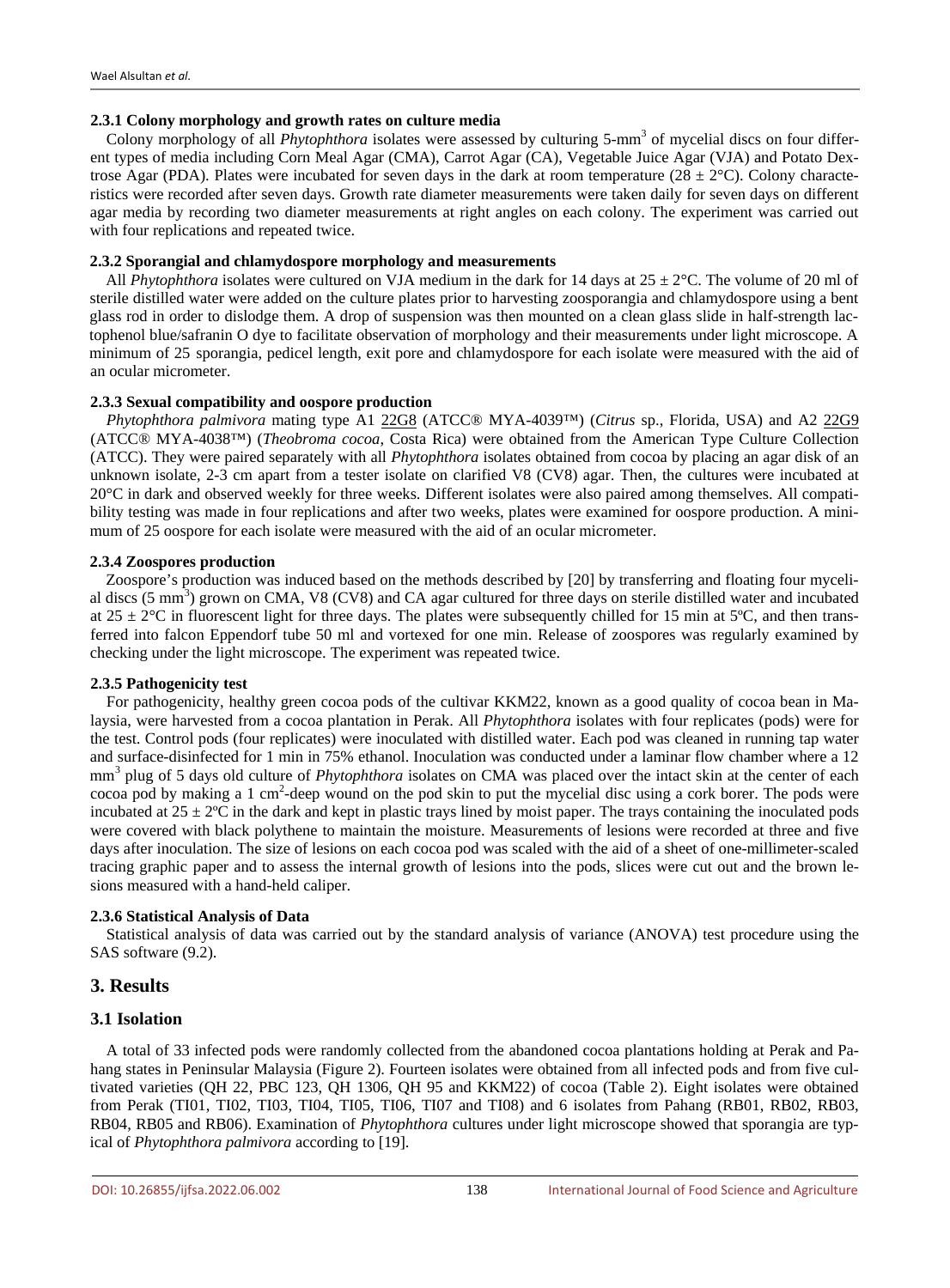## **3.2 Molecular characterization**

## **3.2.1 PCR amplification and sequencing**

PCR amplification of the ITS, *EF-1α* and COX1 gene regions of 14 *Phytophthora* isolates from cocoa produced amplicon sizes of approximately 700, 1000, and 1000 bp respectively on 1% agarose gel electrophoresis.



**Figure 2. Symptoms of black pod disease in a field in Raub, Pahang.**

| Table 2. Number of pods sampled from two locations. |  |
|-----------------------------------------------------|--|
|                                                     |  |

| Origin | Variety of pod                        | No. of infected pods sampled |
|--------|---------------------------------------|------------------------------|
| Perak  | QH 22, PBC 123, QH 1306, QH 95, KKM22 | 19                           |
| Pahang | QH 22, PBC 123, QH 1306, QH 95, KKM22 | 14                           |
|        | Total                                 | 33                           |

## **3.2.2 Sequence analysis**

Sequence analysis of the amplicons identified all isolates as *P. palmivora* with nucleotide similarity ranging from 99-100% to reference isolates from NCBI (Table 3). All sequences obtained in this study were submitted to the National Center for Biotechnology Information (NCBI). Accession numbers for isolates from this study are shown in Table 3. Phylogenetic analysis of the combined dataset of the ITS rDNA, *EF-1α*, and COX1 indicated that the 14 isolates obtained in this study clustered into the same clade with the reference *P. palmivora* species with 100% bootstrap value (Figure 3). Therefore, these results confirmed that all isolates belonged to *P. palmivora. P. megakarya* is the nearest species to *P. palmivira* based on the three genes sequenced.

## **3.3 Morphological characterization**

According to morphological characteristics, some overlap was observed among isolates obtained from the two states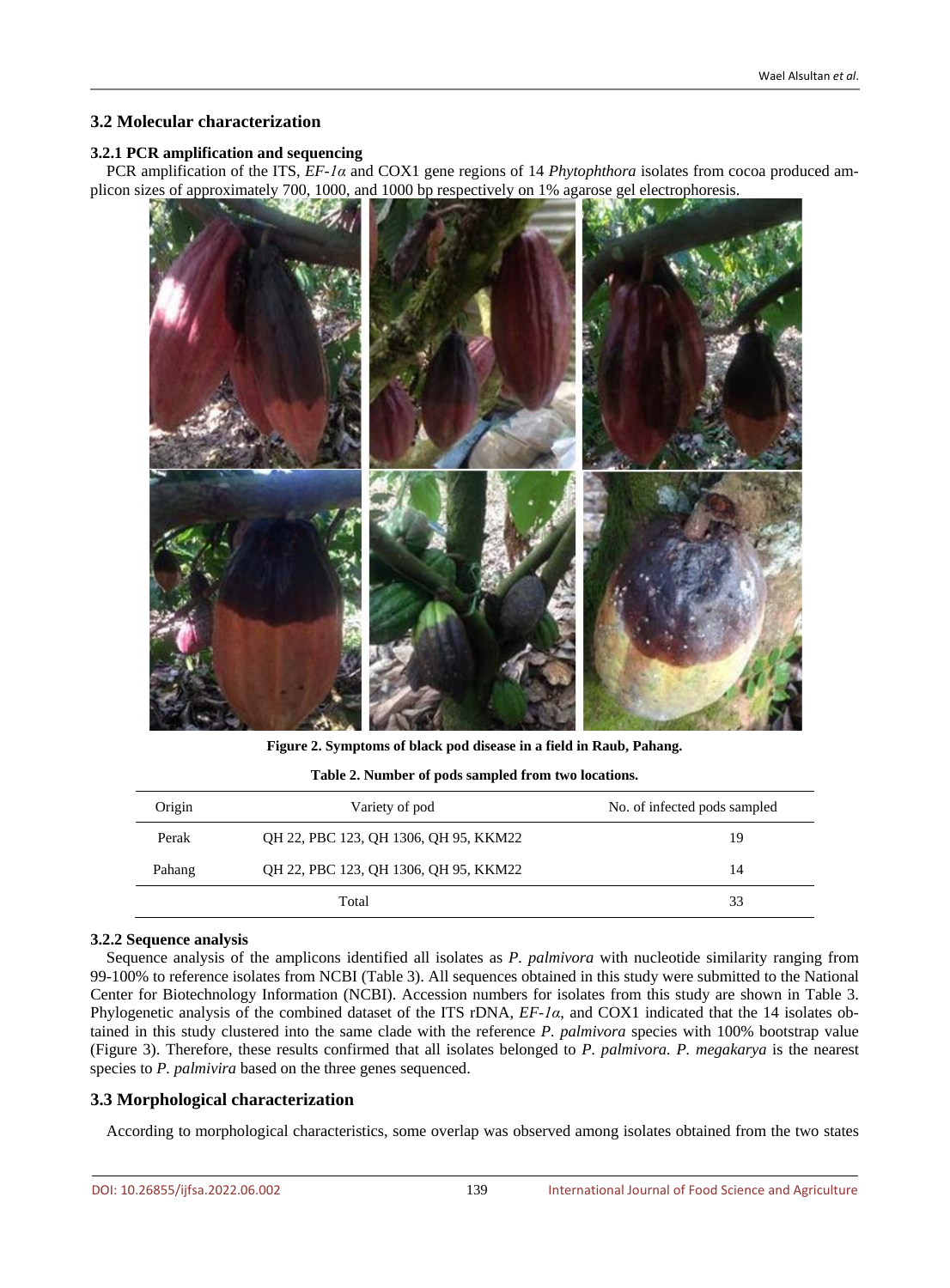whereas isolates obtained from Pahang state grew faster on different agar media, and different sporangia shapes such as globose, limoniform and sporangia with two papilla were only recorded from Pahang. Sporangia size from Perak state were bigger than Pahang state.

#### **3.3.1 Colony morphology and growth rates on culture media**

*Phytophthora* isolates from diseased cocoa pods grown on different agar media demonstrated different appearances (Figure 4). All isolates from both states did not show specific colony pattern on all four types of media. Each medium demonstrated its own morphological appearance. On CMA, colonies were appressed with regular margin; on CA, colonies were dense and fluffy with uniform margin; on VJA, colonies were slightly dense with regular margin; and on PDA, colonies were felty with vague or irregular margin. Pahang isolates grew fast on CMA medium with an average growth rate 13.92 mm/day and covered plates within 6 to 7 days while on VJA and CA media, isolates covered plates within 8 to 9 days with an average growth rate of 11.21 and 10.92 mm/day, respectively (Table 4). Perak isolates grew fast on CMA medium with an average growth rate 12.76 mm/day and covered plates within 6 to7 days, while on VJA and CA media, isolates covered plates within 8 to 9 days with an average growth rate of 9.05 and 9.72 mm/day, respectively. A statistical comparison of the overall mean growth of various media showed significant difference between isolates (Table 4).

|                   |                 |                          | Host                    |               | <b>Accession Number</b> |                 |                 |
|-------------------|-----------------|--------------------------|-------------------------|---------------|-------------------------|-----------------|-----------------|
| <b>Isolate</b>    | <b>Species</b>  | Origin                   |                         |               | <b>ITS rDNA</b>         | Tef-1 $\alpha$  | <b>CoxI</b>     |
| <b>RB01</b>       | P. palmivora    | Raub, Pahang             | Cocoa                   | 2013          | KP796413                | MH428719        | MH428775        |
| <b>RB02</b>       | P. palmivora    | Raub, Pahang             | Cocoa                   | 2013          | KP796414                | MH428720        | MH428776        |
| <b>RB03</b>       | P. palmivora    | Raub, Pahang             | Cocoa                   | 2013          | KP796415                | MH428721        | MH428777        |
| <b>RB04</b>       | P. palmivora    | Raub, Pahang             | Cocoa                   | 2013          | KP796416                | MH428722        | MH428778        |
| <b>RB05</b>       | P. palmivora    | Raub, Pahang             | Cocoa                   | 2013          | KP796417                | MH428723        | MH428779        |
| <b>RB06</b>       | P. palmivora    | Raub, Pahang             | Cocoa                   | 2013          | KP796418                | MH428724        | MH428780        |
| <b>TI01</b>       | P. palmivora    | Teluk Intan, Perak       | Cocoa                   | 2013          | KP796405                | MH428729        | MH428785        |
| <b>TI02</b>       | P. palmivora    | Teluk Intan, Perak       | Cocoa                   | 2013          | KP796406                | MH428730        | MH428786        |
| <b>TI03</b>       | P. palmivora    | Teluk Intan, Perak       | Cocoa                   | 2013          | KP796407                | MH428731        | MH428787        |
| <b>TI04</b>       | P. palmivora    | Teluk Intan, Perak       | Cocoa                   | 2013          | KP796408                | MH428732        | MH428788        |
| <b>TI05</b>       | P. palmivora    | Teluk Intan, Perak       | Cocoa                   | 2013          | KP796409                | MH428733        | MH428789        |
| <b>TI06</b>       | P. palmivora    | Teluk Intan, Perak       | Cocoa                   | 2013          | KP796410                | MH428734        | MH428790        |
| <b>TI07</b>       | P. palmivora    | Teluk Intan, Perak       | Cocoa                   | 2013          | KP796411                | MH428735        | MH428791        |
| <b>TI08</b>       | P. palmivora    | Teluk Intan, Perak       | Cocoa                   | 2013          | KP796412                | MH428736        | MH428792        |
| CBS 274.33        | P. citrophthora | Cyprus                   | <b>Citrus Limonium</b>  | NA            | <b>NA</b>               | AY564112        | AY564171        |
| <b>IMI342898</b>  | <b>P.</b>       | UK                       | <b>Syringa</b>          | 1990          | AF266789                | AY564128        | AY564187        |
| <b>IMI337098</b>  | <b>P.</b>       | <b>Equatorial Guinea</b> | Theobroma cacao         | NA            | NA                      | AY564134        | AY564193        |
| IMI133317         | P.              | Australia                | <b>Malus sylvestris</b> | 1968          | AF266794                | AY564135        | AY564194        |
| CBS 292.35        | <b>P.</b>       | <b>USA</b>               | Beta vulgaris           | 1935          | KJ744314                | AY564116        | AY564175        |
| <b>CBS 951.87</b> | <b>P.</b>       | Australia                | Solanum tuberosum       | $\mathbf{NA}$ | $\mathbf{NA}$           | AY564117        | AY564176        |
| CBS 587.05        | <b>P.</b>       | <b>Taiwan</b>            | <b>Soil</b>             | 1979          | NA                      | AY564131        | AY564190        |
| G922              | <b>P.</b>       | <b>Costa Rica</b>        | Soil                    | $\mathbf{NA}$ | KF317086                | KX251057        | <b>KF317108</b> |
| <b>CHE-287</b>    | Pythium         | <b>Switzerland</b>       | <b>NA</b>               | NA            | NA                      | <b>EU199087</b> | EU199099        |

**Table 3.** *Phytophthora* **isolates identified by molecular method matched with accession numbers and reference strains with their accession numbers obtained from the GenBank and used in this study**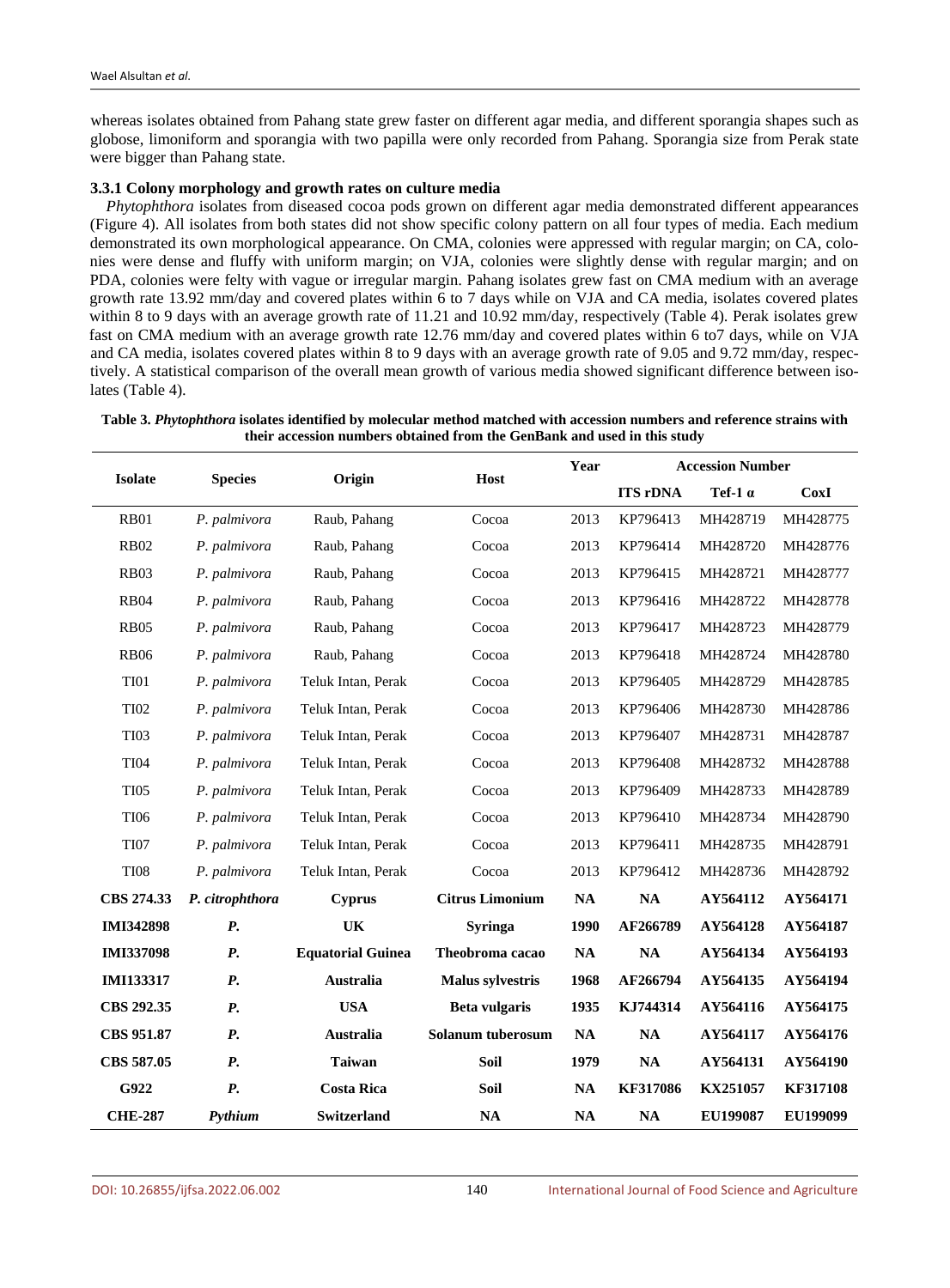

**Figure 3. Phylogenetic tree using Maximum likelihood of** *Phytophthora* **isolates based on the ITS, COX subunit I and EFα1-I combined. The numbers at branch node indicate the confidence values from bootstrap analysis using 1000 replications. Outgroup:** *Pythium* **sp. CHE-287.**



**Figure 4. Colony morphology of** *P. palmivora* **after eight days of incubation on various media. (A-D) TI08 Perak isolates, (E-H) RB03 Pahang isolates.**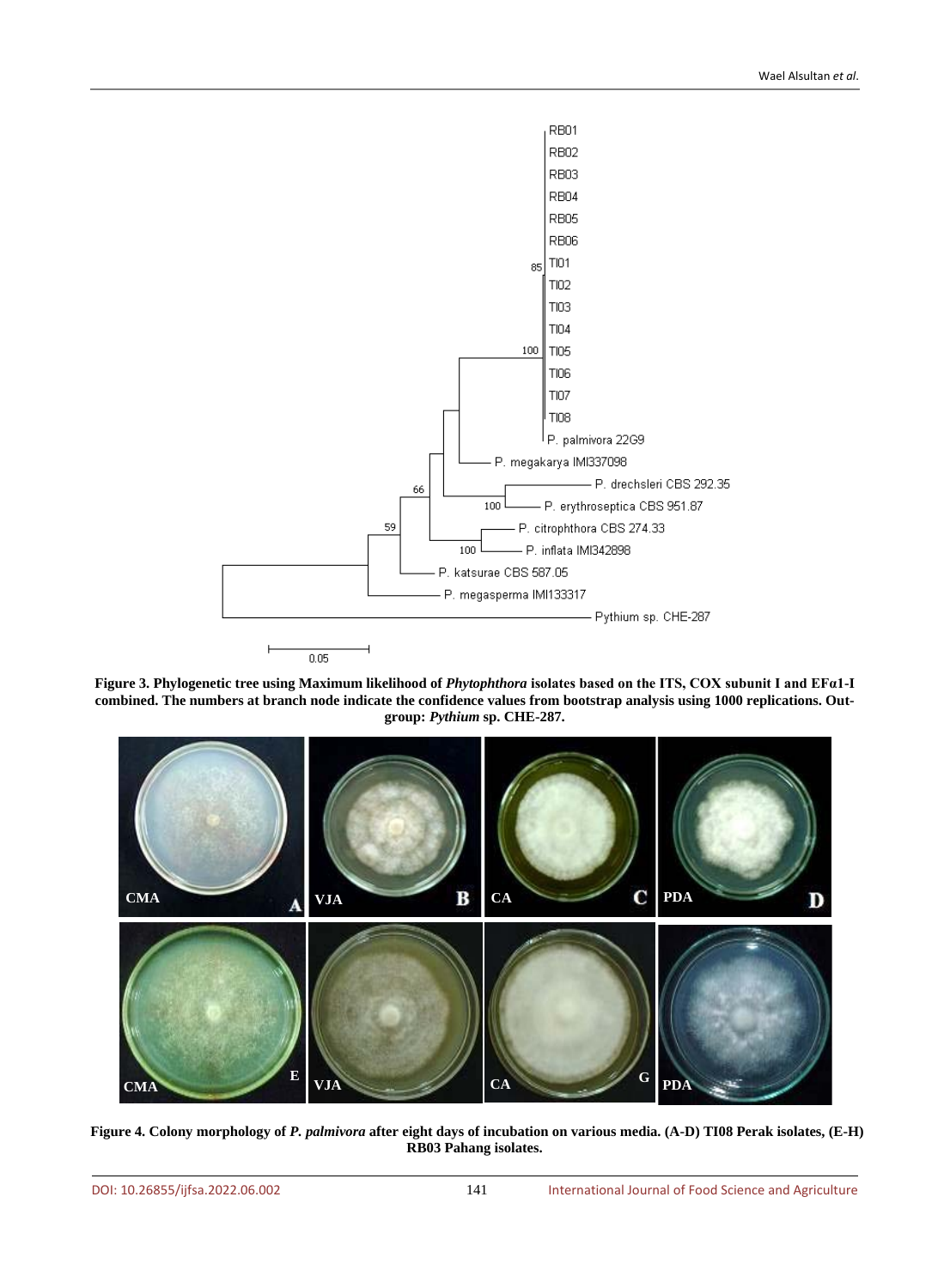|          |                 | Media                         |                               |                               |                                |  |
|----------|-----------------|-------------------------------|-------------------------------|-------------------------------|--------------------------------|--|
| Location | <b>Isolates</b> | <b>CMA</b>                    | <b>VJA</b>                    | <b>CA</b>                     | <b>PDA</b>                     |  |
|          | <b>RB01</b>     | $13.85 \pm 0.12^a$            | $10.10 \pm 0.21$ <sup>c</sup> | $8.812 \pm 0.20$ <sup>c</sup> | $6.1 \pm 0.11b^c$              |  |
|          | <b>RB02</b>     | $14.04 \pm 0.05^a$            | $13.87 \pm 0.04^a$            | $10.14 \pm 0.23 b^c$          | $6.77 \pm 0.34$ <sup>a</sup>   |  |
|          | <b>RB03</b>     | $13.29 \pm 0.40^b$            | $8.91 \pm 0.13$ <sup>d</sup>  | $11.69 \pm 0.84^{ab}$         | $5.85 \pm 0.25$ <sup>c</sup>   |  |
| Pahang   | <b>RB04</b>     | $12.48 \pm 0.03$ <sup>c</sup> | $11.6 \pm 0.35^b$             | $11.16 \pm 0.66^{ab}$         | $5.37 \pm 0.19$ <sup>d</sup>   |  |
|          | <b>RB05</b>     | $12.41 \pm 0.10^c$            | $11.29 \pm 0.07^b$            | $12.45 \pm 0.61^{ab}$         | $5.89 \pm 0.04$ <sup>cd</sup>  |  |
|          | <b>RB06</b>     | $12.60 \pm 0.12$ <sup>c</sup> | $11.47 \pm 0.06^b$            | $11.27 \pm 0.46^a$            | $6.54 \pm 0.18^{ab}$           |  |
|          | Mean            | $13.92 \pm 0.059^a$           | $11.21 \pm 0.67^b$            | $10.92 \pm 0.52^{\rm b}$      | $6.08 \pm 0.20$ <sup>c</sup>   |  |
|          | TI01            | $12.67 \pm 0.24^b$            | $8.47 \pm 0.21$ <sup>d</sup>  | $9.27 \pm 0.26^b$             | $5.22 \pm 0.20b^c$             |  |
|          | <b>TI02</b>     | $12.33 \pm 0.12^b$            | $8.37 \pm 0.21$ <sup>d</sup>  | $9.43 \pm 0.19^b$             | $4.72 \pm 0.07$ <sup>d</sup>   |  |
|          | <b>TI03</b>     | $12.68 \pm 0.26^b$            | $8.64 \pm 0.32$ <sup>cd</sup> | $8.93 \pm 0.60^{bc}$          | $4.98 \pm 0.13$ <sup>cd</sup>  |  |
|          | <b>TI04</b>     | $12.53 \pm 0.14^b$            | $9.13 \pm 0.19$ <sup>bc</sup> | $9.56 \pm 0.18^b$             | $5.06 \pm 0.07$ <sup>bcd</sup> |  |
| Perak    | <b>TI05</b>     | $13.83 \pm 0^a$               | $10.87 \pm 0.15^a$            | $13.39 \pm 0.17^a$            | $8.72 \pm 0.07^a$              |  |
|          | <b>TI06</b>     | $12.8 \pm 0.19^b$             | $9.12 \pm 0.10^{bc}$          | $7.98 \pm 0.56$ c             | $5.021 \pm 0.18^{bcd}$         |  |
|          | <b>TI07</b>     | $12.61 \pm 0.19^b$            | $8.47 \pm 0.23$ <sup>d</sup>  | $9.79 \pm 0.21^b$             | $5.06 \pm 0.06$ <sup>bc</sup>  |  |
|          | <b>TI08</b>     | $12.63 \pm 0.15^b$            | $9.29 \pm 0.20^b$             | $9.43 \pm 0.19^b$             | $5.37 \pm 0.08^b$              |  |
|          | Mean            | $12.76 \pm 0.16^a$            | $9.05 \pm 0.28^{\rm b}$       | $9.72 \pm 0.55^{\rm b}$       | $6.15 \pm 0.71$ <sup>c</sup>   |  |

**Table 4. Differences in radial growth rates (mm) of** *Phytophthora* **isolates on different agar media**

#### **3.3.2 Sporangial, chlamydospore morphology and measurements**

Different shapes of sporangia were observed for the isolates with the majority being ovoid or ellipsoid (Figures 5, 6). Most of the isolates produced sporangia with eminent papillae from Perak and Pahang states. The sporangia were often symmetrical, usually with a rounded base but sometimes with a slightly tapering base. Occasionally, spherical sporangia and sporangia with two papillae were observed only from Pahang isolates. All the isolates produced sporangia with short, fairly broad pedicels. Measurements of sporangial dimensions, pedicel length and exit pores size of isolates are shown in Table 5. There was significant difference in measurements between isolates from Perak and Pahang states.

All isolates from Pahang and Perak states produced chlamydospores in abundance after two weeks of incubation on VJA medium. Shapes of chlamydospore were usually spherical and were pale to light brown in color with presence of clear thick walls (Figures 5, 6). Occasionally, chlamydospores showed different branching patterns of the hyphae. There were three positions observed from both states which were lateral, terminal and intercalary. Measurements of chlamydospores of Pahang and Perak isolates showed diameter size 40.29 and 39µm, respectively (Table 5). There was no significant difference in size between isolates from Perak and Pahang states.

#### **3.3.3 Sexual compatibility and oospore production**

Oospores were produced only when all *P. palmivora* isolates under the present study were crossed with another compatible *Phytophthora* tester (A1, A2). Cocoa isolates formed abundant oospores with amphigynous antheridia when crossed with the slandered A2 *Phytophthora* culture and not with the A1 tester (Figure 7). Oogonia and antheridia were formed within seven days, but oospore formation took longer. Measurements of chlamydospores of Pahang and Perak isolates showed diameter sizes of 30.39 and 29.93µm, respectively (Table 5). There was no significant difference in size between isolates from the two places.

## **3.3.4 Zoospore production**

Zoospores were induced based on the method by [21] on CMA, VJA and CA. The number of zoospores was variable with the highest number of zoospores observed on CA medium from both states. All isolates from Pahang and Perak states produced zoospores with sufficient amount used for inoculation of 104-105 zoospores**/**ml on CA and VJA. However, the poorest amount was observed on CMA medium from both states, which was not sufficient for inoculation.

## **3.3.5 Pathogenicity test**

All *Phytophthora* isolates from Pahang and Perak states, were artificially inoculated on green healthy pods of cocoa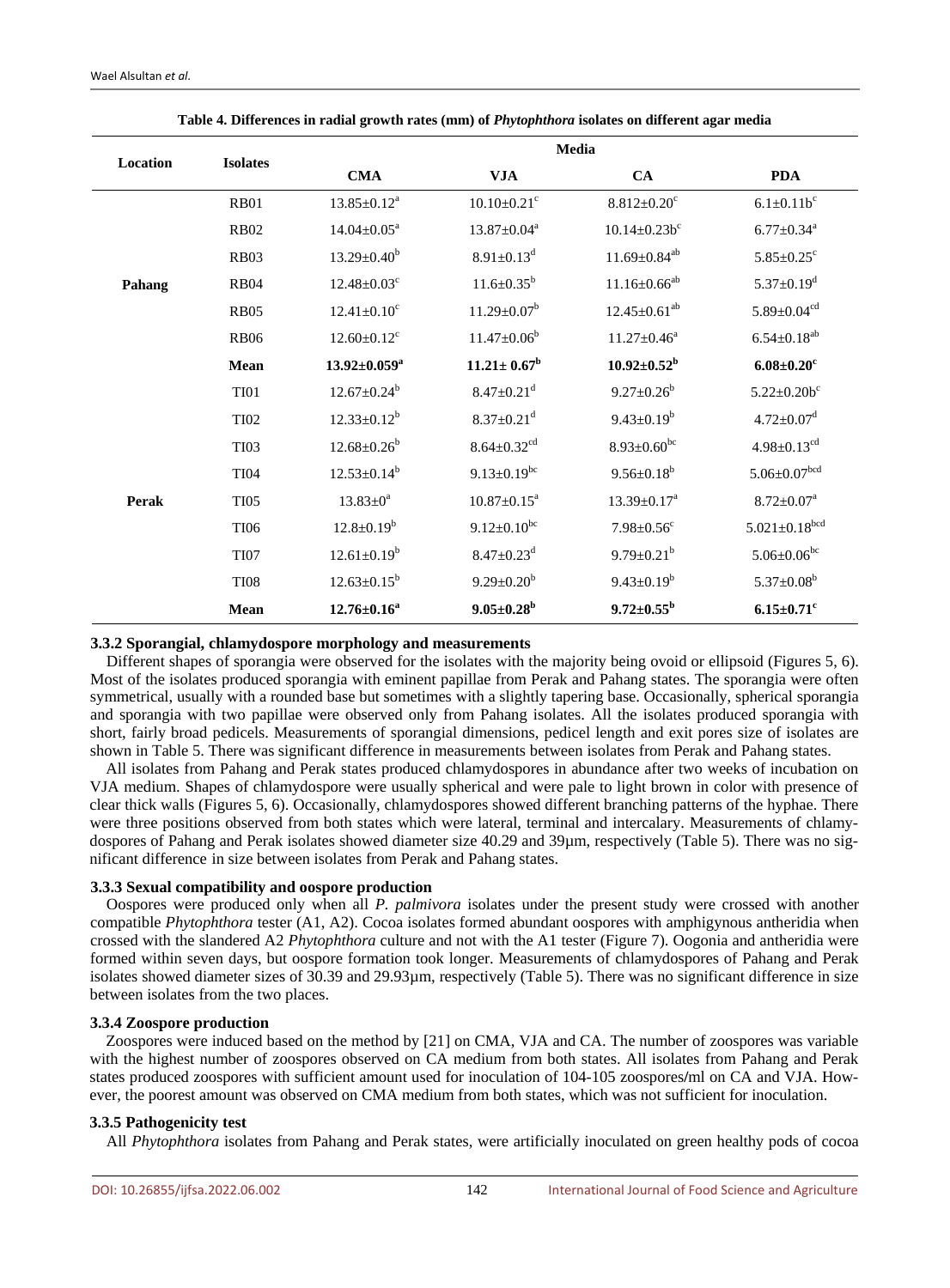(cv. KKM22). After three days of incubation, brownish lesions developed on the inoculated pods and were measured at three and five days after inculcation (DAI) (Figure 8). Table 6 summarizes the results of the mean lesion diameters measured. At 3 DAI, it showed that isolate RB03 from Pahang was the most virulent based on lesion size compared to other isolates tested. However, at 5 DAI, isolate RB04 was shown to be the most virulent isolate as compared with others except for RB03 from the same state. Complete brown to black lesions from both states covered all inoculated pods after 7 DAI.



**Figure 5. Microscopic features of** *Phytophthora palmivora* **isolate TI08 from Perak. Sporangia (A, B, C), Chlamydospores (D and E) and Oospores (F and G) on CMA medium. Scale bar =20 µm.**



**Figure 6. Microscopic features of** *Phytophthora palmivora* **isolate RB03 from Pahang. Sporangia (A, B, C, D), Chlamydospores (E and F) and Oospores (G and H) on CMA medium. Scale bar =20 µm.**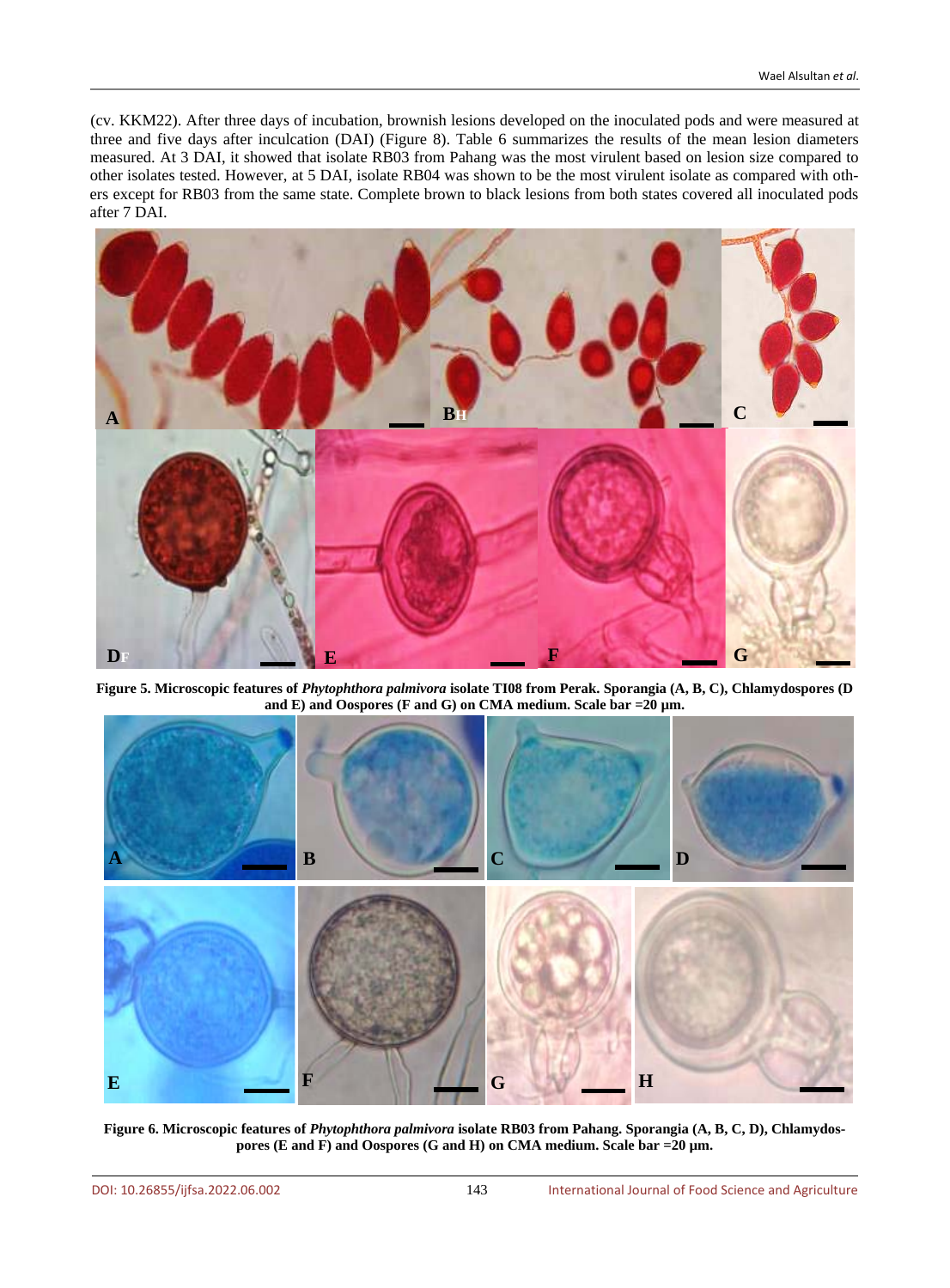| <b>Location</b><br><b>Isolates</b> |             | <b>Sporangia</b>  |                  |                   |                 |                  |                  |  |
|------------------------------------|-------------|-------------------|------------------|-------------------|-----------------|------------------|------------------|--|
|                                    |             | Length µm         | Width µm         | Pedicel length µm | Exit pore um    | Oospore          | Chlamydospore    |  |
|                                    | <b>RB01</b> | $35.10 \pm 1.09$  | $25.58 \pm 0.92$ | $4.17 \pm 0.23$   | $5.53 \pm 0.19$ | $34.05 \pm 0.43$ | $39.05 \pm 0.58$ |  |
|                                    | <b>RB02</b> | $43.07 \pm 1.65$  | $29.25 \pm 0.84$ | $3.11 \pm 0.20$   | $5.53 \pm 0.20$ | $32.65 \pm 0.39$ | $38.55 \pm 1.03$ |  |
|                                    | <b>RB03</b> | $35.46 \pm 1.51$  | $26.06 \pm 1.02$ | $3.63 \pm 0.24$   | $5.33 \pm 0.19$ | $30.95 \pm 0.70$ | $42.5 \pm 1.06$  |  |
| Pahang                             | <b>RB04</b> | $44.016 \pm 1.43$ | $28.22 \pm 0.76$ | $3.25 \pm 0.21$   | $5.23 \pm 0.17$ | $26.75 \pm 0.21$ | $43.25 \pm 0.78$ |  |
|                                    | <b>RB05</b> | $43.64 \pm 0.73$  | $31.66 \pm 0.58$ | $3.69 \pm 0.28$   | $5.18 \pm 0.18$ | $30.15 \pm 0.53$ | $39.8 \pm 0.93$  |  |
|                                    | <b>RB06</b> | $41.85 \pm 1.05$  | $30.38 \pm 0.69$ | $4.02 \pm 0.25$   | $4.40 \pm 0.10$ | $27.8 \pm 0.39$  | 38.6±0.99        |  |
|                                    | Mean        | $40.52 \pm 1.24$  | $28.53 \pm 0.80$ | $3.65 \pm 0.24$   | $5.20 \pm 0.17$ | $30.39 \pm 0.45$ | $40.29 \pm 0.90$ |  |
|                                    | <b>TI01</b> | $45.21 \pm 1.12$  | $28.2 \pm 0.69$  | $3.57 \pm 0.23$   | $5.67 \pm 0.23$ | $31.2 \pm 0.35$  | $40.6 \pm 0.70$  |  |
|                                    | <b>TI02</b> | $45.59 \pm 0.83$  | $31.20 \pm 0.65$ | $3.67 \pm 0.21$   | $5.48 \pm 0.19$ | $30.2 \pm 0.47$  | $40.5 \pm 0.84$  |  |
|                                    | <b>TI03</b> | $48.78 \pm 1.48$  | $30.55 \pm 0.55$ | $3.23 \pm 0.22$   | $5.23 \pm 0.18$ | $31.15 \pm 0.37$ | $38.25 \pm 0.55$ |  |
|                                    | <b>TI04</b> | $51.32 \pm 1.09$  | $35.34 \pm 0.68$ | $3.08 \pm 0.19$   | $5.48 \pm 0.19$ | $28.15 \pm 0.70$ | $40.45 \pm 1.29$ |  |
| Perak                              | <b>TI05</b> | $42.39 \pm 0.98$  | $29.04 \pm 0.72$ | $3.86 \pm 0.21$   | $5.87 \pm 0.22$ | $29 \pm 0.70$    | $37.45 \pm 0.69$ |  |
|                                    | <b>TI06</b> | $46.62 \pm 1.01$  | $29.51 \pm 0.71$ | $3.18 \pm 0.22$   | $5.14 \pm 0.15$ | $29.85 \pm 0.57$ | $40.35 \pm 0.76$ |  |
|                                    | <b>TI07</b> | $45.68 \pm 1.41$  | $28.38 \pm 0.71$ | $3.33 \pm 0.21$   | $5.04 \pm 0.14$ | $29.55 \pm 0.62$ | $37.45 \pm 0.79$ |  |
|                                    | <b>TI08</b> | $46.15 \pm 1.18$  | $29.61 \pm 0.57$ | $3.57 \pm 0.21$   | $5.53 \pm 0.21$ | $30.3 \pm 0.67$  | $36.95 \pm 0.61$ |  |
|                                    | Mean        | $46.47 \pm 1.14$  | $30.23 \pm 0.66$ | $3.44 \pm 0.21$   | $5.43 \pm 0.19$ | $29.93 \pm 0.57$ | $39 \pm 0.78$    |  |

**Table 5. Dimension measurements of** *Phytophthora* **isolates from Pahang and Perak states**



**Figure 7. Oospore production using** *P. palmivora* **A1 and A2 mating type provided by ATCC. (A, B) Immature oospore (Paragynous), (C, D and E) Matured oospore (Amphigynous), (F, D) mating point, (H) Oospore production with mating type 2, (I) Absent of oospore with mating type A1, grow on VJA medium at 14 days at 25 ± 2°C. A calibrated microscope (Olympus, Japan) at magnification of 40x was used to observe the oospore.**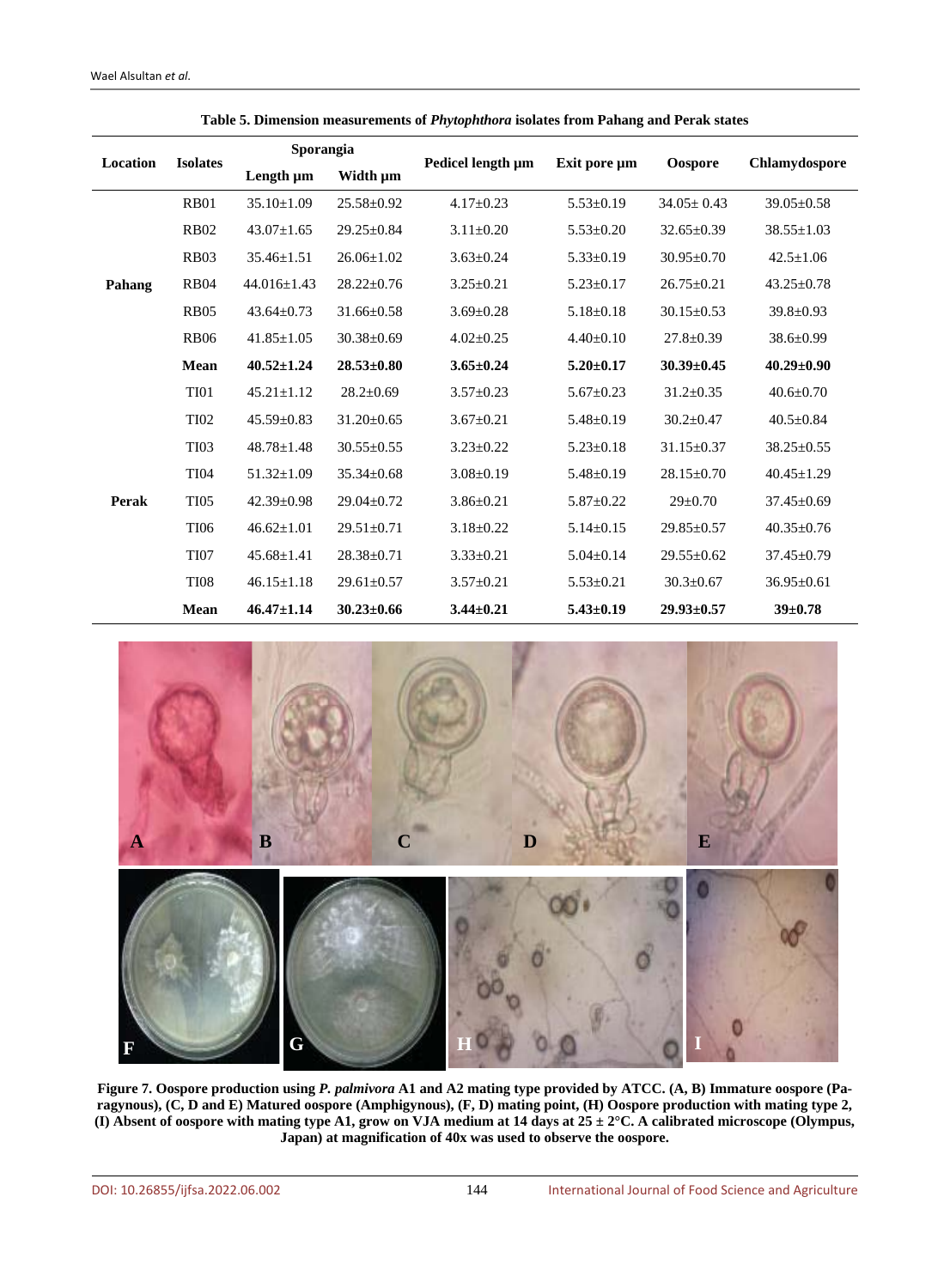

**Figure 8. Artificial inoculation of** *Phytophthora* **isolates on green healthy cocoa pods. (A) Uninoculated (control) pods. (B) 12 mm hole on pod made by a cork borer. (C) Artificial inoculation of pods. (D) Brown lesions at 3 DAI. (E) Brown lesions at 5 DAI. (F) Complete coverage of lesion at 7 DAI.**

| Source of<br>isolates | <b>Isolate</b><br>code | Mean lesion diameter (mm) 3 days after<br>inoculation (DAI) | Mean lesion diameter (mm) 5 days after<br>inoculation (DAI) |
|-----------------------|------------------------|-------------------------------------------------------------|-------------------------------------------------------------|
|                       | <b>RB01</b>            | $26.96^{b}$                                                 | 105 <sup>cb</sup>                                           |
|                       | <b>RB02</b>            | $26.9^{b}$                                                  | $94.25^{\circ}$                                             |
|                       | <b>RB03</b>            | $34.26^a$                                                   | $117.75^{ab}$                                               |
| Pahang                | <b>RB04</b>            | $28.3^{b}$                                                  | $129.75^{\text{a}}$                                         |
|                       | <b>RB05</b>            | $28.8^b$                                                    | $112.25^{b}$                                                |
|                       | <b>RB06</b>            | $26.95^{b}$                                                 | $107.25^{bc}$                                               |
|                       | TI01                   | $22.55^{\text{cd}}$                                         | $64.75^{\rm d}$                                             |
|                       | <b>TI02</b>            | 22.9 <sup>cd</sup>                                          | $64.5^{\mathrm{d}}$                                         |
|                       | <b>TI03</b>            | 23.87cd                                                     | 67 <sup>d</sup>                                             |
|                       | <b>TI04</b>            | $23.79^{cd}$                                                | $65^{\rm d}$                                                |
| Perak                 | <b>TI05</b>            | $24.42^{\circ}$                                             | $64.25^{\rm d}$                                             |
|                       | <b>TI06</b>            | $23.55$ <sup>cd</sup>                                       | $68.25^{\rm d}$                                             |
|                       | <b>TI07</b>            | $23.62^{cd}$                                                | $64^d$                                                      |
|                       | <b>TI08</b>            | 21.95 <sup>cd</sup>                                         | $71.25^d$                                                   |

**Table 6. Pathogenicity test results of** *Phytophthora* **isolates on healthy green pods**

\* Means in the same column with the same letter in common are not significantly different at P=0.05.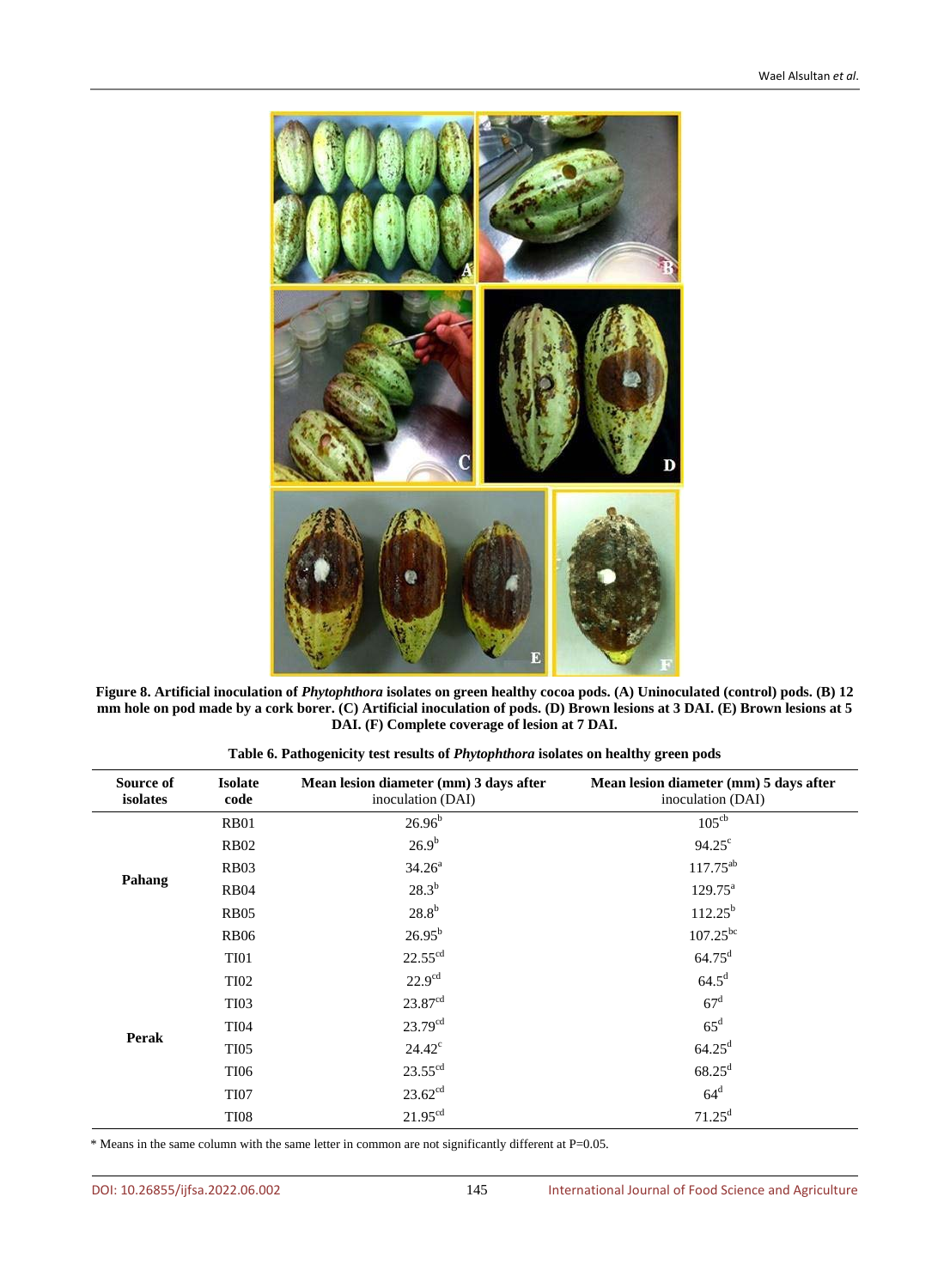## **4. Discussion**

In Malaysia, *Phytophthora* diseases are common on cocoa, durian, rubber and pepper [5]. Previous work on *Phytophthora* focused on identification and control, mostly on guava, jackfruit, citrus, passionfruit, roselle, potato, and orchids [5]. *Phytophthora palmivora* has been identified as the causal agent of black pod of cocoa in Malaysia in 1961 using morphological characterization only [22] and no other *Phytophthora* species have been reported so far. This study was conducted to investigate whether *P. palmivora* is the only causal agent of black pod of cocoa in Malaysia using morphological and molecular characterization. Therefore, morphological and molecular characteristics as well as pathogenicity of *P. palmivora* isolates obtained from main cocoa producing states of Peninsular Malaysia including, Perak and Pahang, were investigated. Fourteen *Phytophthora* isolates were obtained from the diseased cocoa pods; all isolates proved to be *P. palmivora* based on phylogenetic analysis of combined dataset of the ITS rDNA, *EF-1α*, and Cox1 gene regions. The ITS rDNA, mitochondrial cox1 and elongation factor 1α sequences are powerful and reliable regions for the identification of *Phytophthora* species. Phylogeny of ITS, *EF-1α*, and cox1 region or using another gene certainly provided an excellent opportunity to assess the traditional taxonomy of *Phytophthora* spp. and compare it with *Phytophthora* tree [11]. The sequence information was used to study phylogenetic relationships in the species and below the species level [16]. However, most of these studies have involved non-cocoa *Phytophthora* species, and no study used the three combined regions including ITS, *EF-1α*, and cox1.

The three examined genes have been used successfully to differentiate *P. palmivora*. The selected *P. palmivora* isolates were compared with the Malaysian isolates for the investigation of genetic relationship of *P. palmivora* isolates worldwide. Evolutionary history via maximum likelihood tree analysis showed a significant relationship of *P. palmivora* in Malaysia and worldwide. This assumption was supported by [11, 14]. Previous studies of the multilocus phylogenetic tree of *Phytophthora* spp. using different genes such as ITS rDNA, elongation factor b-tubulin and COXI genes clustered 82 *Phytophthora* species into 10 clades without any differences between the species which allows a better understanding of the evolution of this genus [23, 24]. Cytochrome oxidase subunit 1, NADH dehydrogenase subunit 1, translation elongation factor 1 alpha and beta-tubulin showed clustering to eight clades and presented more accurate phylogenetic analysis result. However, the morphological traits did not correlate well with the correct molecular phylogenetic analysis [14]. We sequenced *EF-1α* and COX genes and because there were a few reliable sequences in Gen-Bank, all *EF-1α* and COX sequences analyzed in this study were deposited in GenBank. Our sequence data would contribute to a taxonomic study of *Phytophthora* based on *EF-1α* and COX genes in the near future studies. Furthermore, the accuracy of identification will be higher more trustable and in case of using conventional orientation to classify different genus of *Phytophthora* especially close species.

Morphological characteristics such as sporangium (shape, size, presence of papilla), oospores, chlamydospores (present or not), hyphal swellings, presence of caducity, colony morphology and growth rates were used to examine variation within *P. palmivora* isolates obtained from Pahang and Perak states in Peninsular Malaysia. These results indicated that the isolates obtained from Pahang were different in sporangia shapes as globose, limoniform and sporangia with two papilla were only recorded from Pahang and the isolates from Perak recorded sporangia size bigger than Pahang. According to chlamydospores and oospores, there were no significant difference in size and shape among the isolates. The average length of sporangia was between 35.10-44.016 µm, and average width between 25.58-31.66µm from Pahang state. The average length of sporangia was between 42.39-51.32µm, and average width between 28.2-35.34µm from Perak state. Sporangia were also similarly caducous with short pedicel less than 5 µm from both states [25]. The pedicel length of sporangium had been accepted to be one of most important characteristics to differentiate *Phytophthora* species due to its stability under various environmental conditions [26, 27]. Previous studies demonstrated that *P. palmivora* form variable colonies such as stellate, striate, chrysanthemum and rosette patterns [28, 29]. [28] reported that *P. palmivora* did not produce specific colony types. Radial growth rates were tested on four types of agar media at  $25 \pm 2$ °C in the dark for all isolates. All isolates obtained from Pahang state grew faster on different agar media, it grew fastest on CMA medium followed by CA, VJA and PDA media. Our findings on morphological studies are in agreement with results of [30, 31].

Production of chlamydospore is considered a significant identification parameter for *P. palmivora*. Chlamydospores are spherical in shape and used to differentiate *Phytophthora* species. Hyphal swellings are not considered to be a strong character to differentiate between species but could be useful to identify specific species such as *P. cryptogea* and *P. drechsleri* [32]. Induction of zoospores was attempted on different media, with CMA, VJA and CA demonstrating variable number of zoospores. The highest number of zoospores was observed on CA medium followed by VJA and CMA. [33] showed that the wet plate method was the best for differentiating heterothallic species of *Phytophthora*. Overall, they found that 20% clarified V8 broth produced more zoospores compared with lima bean and carrot media.

Production of oospores is considered another significant parameter for identification *P. palmivora*. The mating types A1 and A2 for *P. palmivora* were obtained from American Type Culture Collection during 2018. Production of oospores with amphigynous antheridia was achieved with ease when cocoa isolates were paired with A2 tester isolate.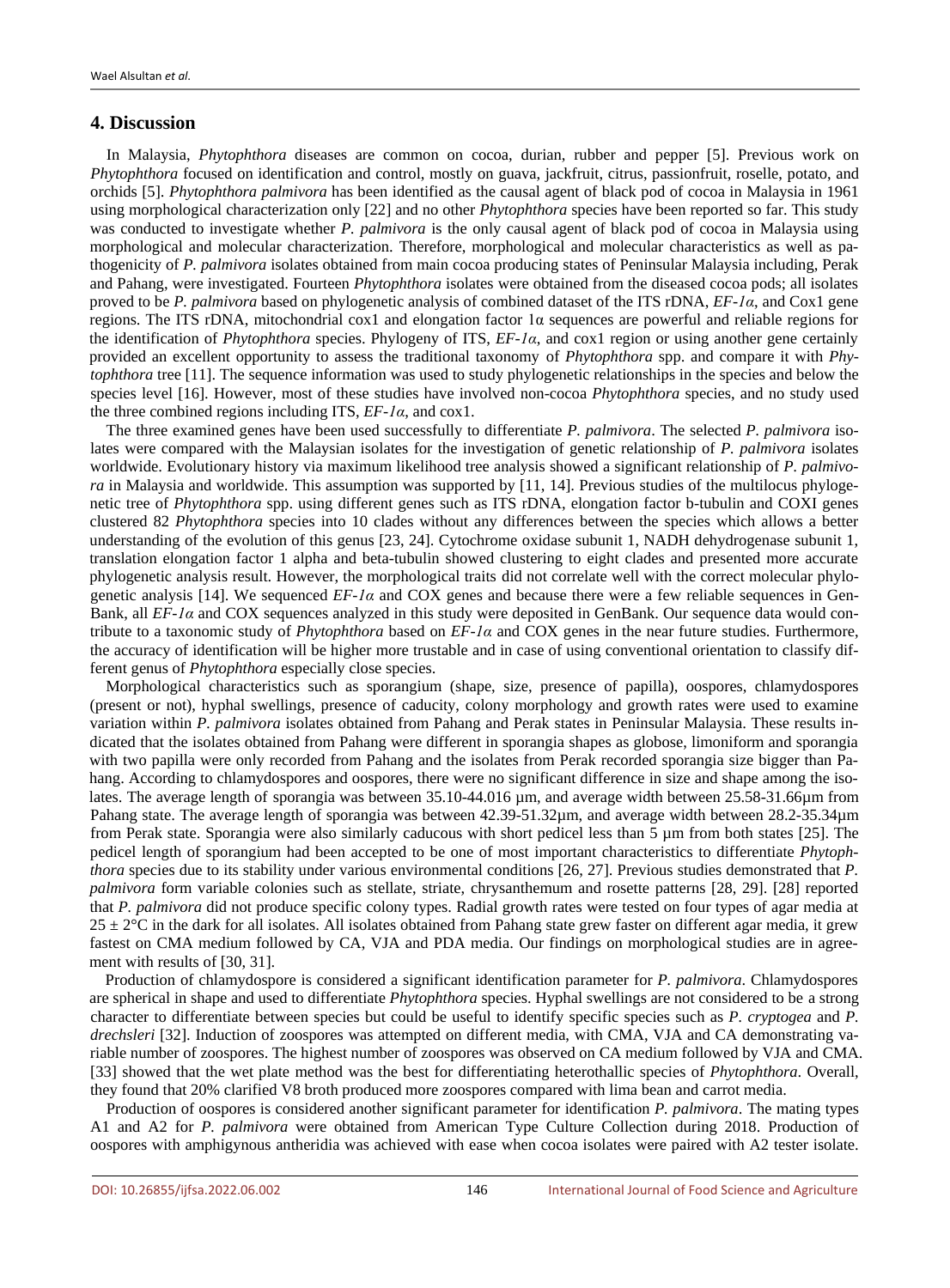No oospores were observed when the isolates were paired with themselves. Crossings with standard A1 and A2 testers confirmed that cocoa isolates under the present work were A1 compatibility type. This heterothallic nature of *P. palmivora* was recorded on cocoa [35, 36, 20].

Accurate identification of *Phytophthora* species based on morphological characteristics is very essential to support the preliminary step of identification. However, molecular identification methods are faster, more specific and more sensitive than morphological identification of *Phytophthora* species [22]. With the development of molecular techniques together with the recent comprehensive multigene phylogenetic analysis of the genus [23], sequence databases are available to simplify identification of unknown species. DNA analysis is used as an alternative to the usual morphological characterization of *Phytophthora* species. The ribosomal DNA genes are highly stable and possess characteristics that are suitable for the identification of pathogens at the species level [34]. The ITS rDNA, mitochondrial COX1 and elongation factor  $1\alpha$  regions have been used in classifying many fungal species. Sequencing in the three regions has been shown to be highly variable in *Phytophthora* spp. [32].

Pathogenicity tests of 14 isolates positively confirmed on detached cocoa pods and demonstrated variability in virulence between isolates. Based on the size of the developed disease lesions, isolates from Pahang were found to be significantly more virulent compared with other isolates from Perak after three and five days of artificial inoculation. Most of the Malaysian isolates caused various degrees of black pod disease on all cocoa pods and were found to have high virulence.

## **5. Conclusion**

This study confirmed that only *P. palmivora* is the causal pathogen of black bod of cocoa in Peninsular Malaysia and no other *Phytophthora* species was found. The combined dataset of the ITS rDNA, *EF-1α*, and Cox1 genes was successful for the identification at species level. However, in the future, more informative genes or various markers are required to examine the isolates of other species. Morphological characteristics of colony morphology, growth rates, sporangia shape and size indicated that there were variations among the isolates from Pahang and Perak. Pathogenicity tests indicated that the isolates obtained from Pahang are more virulent compared to the isolates from Perak. Therefore, based on morphological characteristics and pathogenicity, the *P. palmivora* isolates were divided into two groups based on the geographical regions (states) of the isolates. This variation raises a question concerning exclusive clonality in *P. palmivora* in Malaysia.

## **Acknowledgment**

Special thanks are given to staff at the Department of Plant Protection, Faculty of Agriculture, Universiti Putra Malaysia and Malaysian cocoa board station for their valuable assistance in this study which have remarkable contributed to fulfill this research with less difficulty.

## **References**

- [1] FAOStat. (2018). Food and Agriculture Organization. Retrieved May 20, 2018, from http://www.fao.org/faostat/en/#data.
- [2] Poelmans, E. and Swinnen, J. (2016). A Brief Economic History of Chocolate. In M. P. Squicciarini & J. Swinnen (Eds.), The economics of chocolate (pp. 11-42). Oxford University Press.
- [3] MPIC. (2007). Statistics on commodities 2006. Ministry of Plantation Industries and Commodities Malaysia.
- [4] ICCO (International, Cocoa Organization). (2015). The World Cocoa Economy: Past & Present. On the Internet: <http://www.icco.org.
- [5] Drenth, A. and Guest, D. I. (2004). Diversity and management of *Phytophthora* in Southeast Asia. Australian Centre for International Agricultural Research (ACIAR).
- [6] Erwin, D. C. and Ribeiro, O. K. (1996). Phytophthora diseases worldwide. American Phytopathological Society (APS Press).
- [7] Stamps D. J., Waterhouse G. M., Newhook F. J., and Hall G. S., (1990). Revised tabular key to the species of *Phytophthora*. *Mycological Papers*, 162, 1-28.
- [8] Lee, S. B., White, T. J., and Taylor, J. W. (1993). Detection of *Phytophthora* species by oligonucleotide hybridization to amplified ribosomal DNA spacers. *Phytopathology* (USA).
- [9] Lee, S. B. and Taylor, J. W. (1992). Phylogeny of five fungus-like protoctistan *Phytophthora* species, inferred from the internal transcribed spacers of ribosomal DNA. *Molecular Biology and Evolution*, 9: 636-653.
- [10] Brasier, C. M., Cooke, D. E. L., and Duncan, J. M. (1999). Origin of a new *Phytophthora* pathogen through interspecific hybridization. Proceedings of the National Academy of Sciences, USA, 96: 5878-5883.